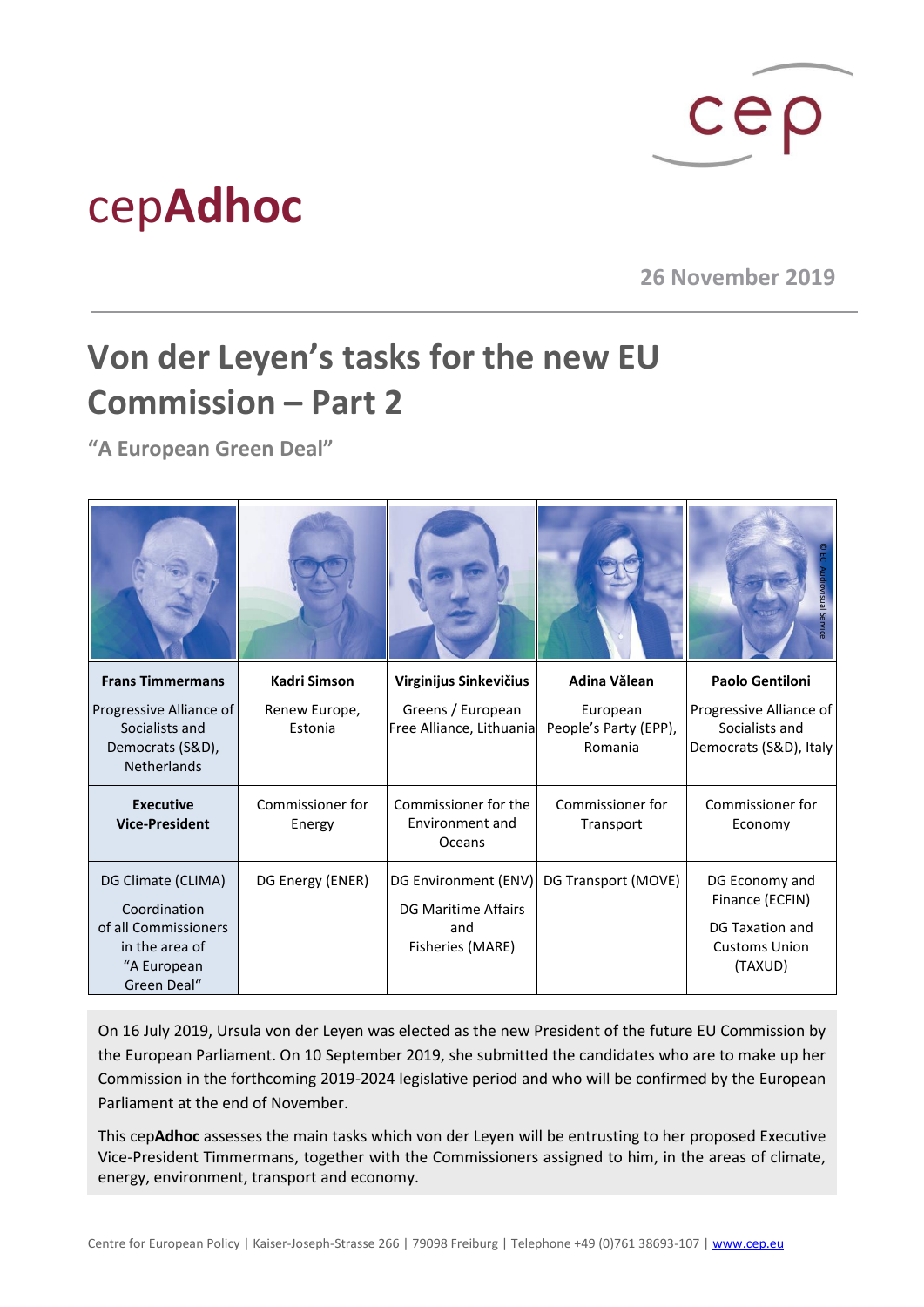## **A European Green Deal**

On 16 July 2019, Ursula von der Leyen was elected as the new President of the EU Commission by the European Parliament. On 10 September 2019, she presented the candidates who are to make up her Commission in the forthcoming 2019–2024 legislative period.

Frans Timmermans (Netherlands), Margrethe Vestager (Denmark) and Valdis Dombrovskis (Latvia) will be given a prominent role in the new Commission. They are all Executive Vice-Presidents and will take on a dual function: Firstly, they are each responsible for a core topic and will coordinate the work of the Commissioners that are responsible for that area. Secondly, they are also responsible as specialist Commissioners for their own policy area and will be supported in this regard by the relevant Directorates General of the Commission.

In addition to the three Executive Vice-Presidents, five additional members of the Commission will become Vice-Presidents. Three of these – Věra Jourová (Czechia), Margaritis Schinas (Greece) and Josep Borrell (Spain) – will also lead individual groups of Commissioners.

The EU Commission still has to be confirmed by the European Parliament. Firstly, it has held hearings of the nominated candidates. Parliament will then vote on the candidates at the end of November. On 1 December, the approved Commission will take up its official duties.

This cep**Adhoc** assesses the core environmental policy tasks which von der Leyen will be entrusting to her future Commissioners. Frans Timmermans is responsible for the topic of "A European Green Deal". He is solely responsible for climate policy and will coordinate the work of the Commissioners that are assigned to him.

## **Tasks assigned by the Commission President**

| <b>Climate</b> |                                                                                                                                                                                                                                                                                                                                                                                                                                                                                                                    |  |  |  |
|----------------|--------------------------------------------------------------------------------------------------------------------------------------------------------------------------------------------------------------------------------------------------------------------------------------------------------------------------------------------------------------------------------------------------------------------------------------------------------------------------------------------------------------------|--|--|--|
| Timmermans     | The first "European Climate Law" will lay down the EU's binding target of climate<br>neutrality by 2050.                                                                                                                                                                                                                                                                                                                                                                                                           |  |  |  |
|                | cepAssessment: "Climate neutrality" means that, on balance, the $CO2$ emitted<br>lē<br>cannot exceed that which is absorbed by "carbon sinks" $-$ e.g. forests and seas<br>which remove $CO2$ from the atmosphere and store it. Although a long-term EU<br>strategy for the required $CO2$ reduction may increase planning certainty, the EU<br>should not commit to the target of "climate neutrality" by 2050 without first being<br>able to estimate the impact of the necessary measures (see cepPolicyBrief). |  |  |  |
|                | Increase the EU CO <sub>2</sub> reduction target for 2030 from 40% to at least 50% as compared with<br>1990 levels.                                                                                                                                                                                                                                                                                                                                                                                                |  |  |  |
|                | cepAssessment: Irrespective of whether an increase in the EU reduction target in<br>$\frac{1}{0}$<br>accordance with the Paris Agreement is necessary for reasons of climate policy or<br>under international law, the reduction of $CO2$ emissions must be effective and cost<br>efficient. This can be achieved in all economic sectors by way of carbon pricing in<br>the form of emissions trading (see cepinput; cepinput; cepStudy).                                                                         |  |  |  |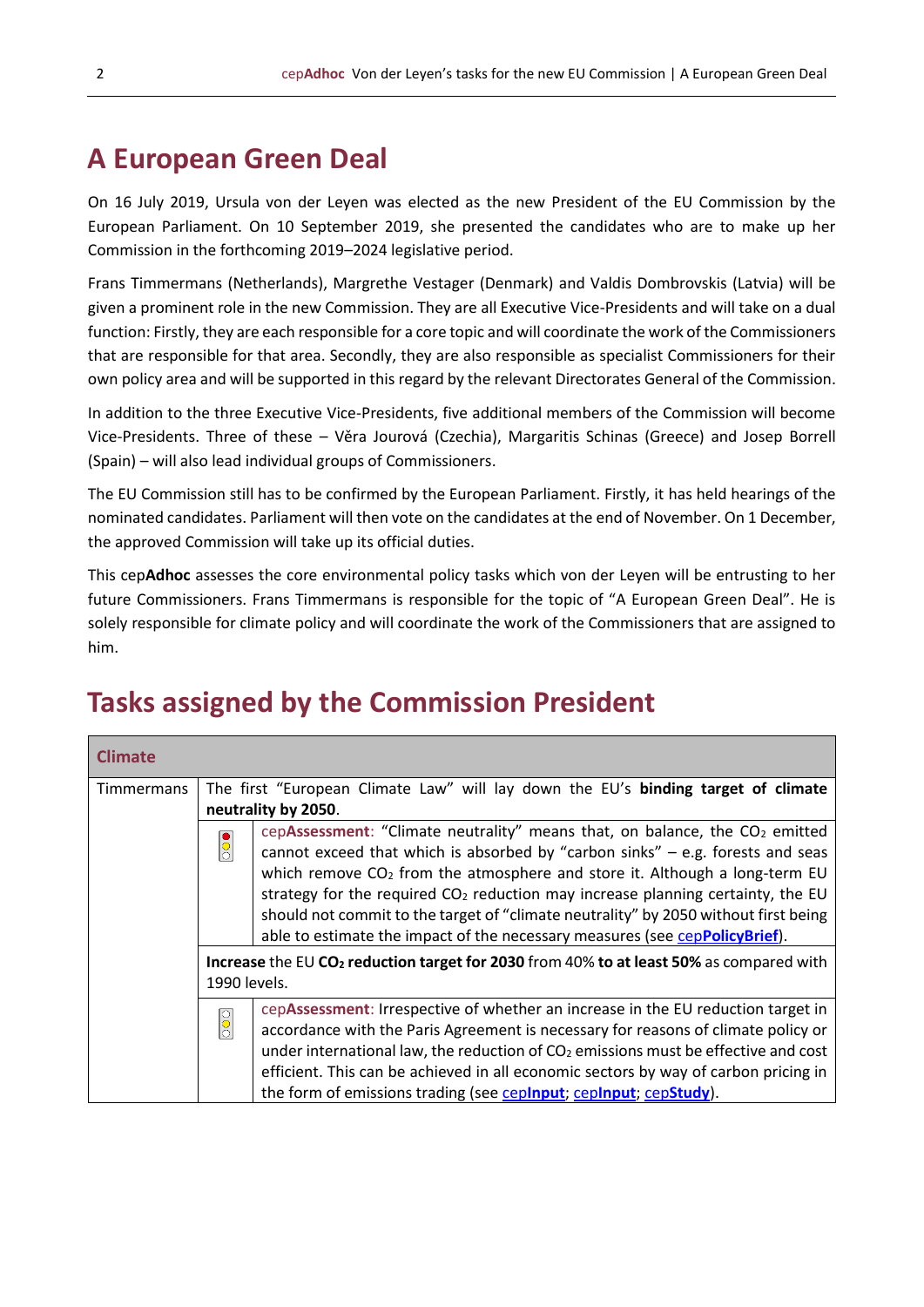| <b>Energy</b>      |                                                                                   |                                                                                                                                                                                                                                                         |  |  |  |  |
|--------------------|-----------------------------------------------------------------------------------|---------------------------------------------------------------------------------------------------------------------------------------------------------------------------------------------------------------------------------------------------------|--|--|--|--|
| Simson             | Observe the principle of "energy efficiency first" in all EU legislation.         |                                                                                                                                                                                                                                                         |  |  |  |  |
| Timmermans         | Increase the energy performance of buildings.                                     |                                                                                                                                                                                                                                                         |  |  |  |  |
|                    | $\overline{\text{}}$                                                              | cepAssessment: Energy efficiency should not be the overriding principle. Instead,<br>the decision on increasing efficiency in the context of binding $CO2$ reduction                                                                                    |  |  |  |  |
|                    |                                                                                   | requirements should lie with the market players. Otherwise there is a risk of<br>inefficiency due to unnecessarily expensive energy savings (see ceplnput).                                                                                             |  |  |  |  |
|                    |                                                                                   | Rather than complying with efficiency requirements, the building sector should be<br>included in an emissions trading system. That is the only way to achieve the energy<br>and climate policy targets in a cost-effective manner (see cepPolicyBrief). |  |  |  |  |
|                    |                                                                                   | Provide for financial incentives in an "Sustainable Europe Investment Plan" in order to                                                                                                                                                                 |  |  |  |  |
|                    | increase investment in "clean energy".                                            |                                                                                                                                                                                                                                                         |  |  |  |  |
|                    | cepAssessment: Although support for basic research in renewable energy is         |                                                                                                                                                                                                                                                         |  |  |  |  |
|                    | $\overline{\frac{1}{20}}$                                                         | appropriate, subsidising investment is superfluous. Carbon pricing, like that which                                                                                                                                                                     |  |  |  |  |
|                    |                                                                                   | is already operating in the electricity sector by way of the EU Emission Trading                                                                                                                                                                        |  |  |  |  |
|                    |                                                                                   | System (EU ETS), already provides the necessary incentives to invest in renewable<br>energy (see ceplnput).                                                                                                                                             |  |  |  |  |
|                    | Support cross-border cooperation between transmission system operators for a more |                                                                                                                                                                                                                                                         |  |  |  |  |
|                    | integrated internal electricity market.                                           |                                                                                                                                                                                                                                                         |  |  |  |  |
|                    |                                                                                   | cepAssessment: An integrated EU-wide internal electricity market will increase                                                                                                                                                                          |  |  |  |  |
|                    | $\overline{\text{00}}$                                                            | security of supply, reduce electricity prices by way of greater competition among                                                                                                                                                                       |  |  |  |  |
|                    |                                                                                   | electricity producers and can balance out local fluctuations in electricity                                                                                                                                                                             |  |  |  |  |
|                    |                                                                                   | production based on sun and wind. An important prerequisite for this is cross-                                                                                                                                                                          |  |  |  |  |
|                    |                                                                                   | border cooperation between transmission system operators (see ceplnput).                                                                                                                                                                                |  |  |  |  |
|                    |                                                                                   |                                                                                                                                                                                                                                                         |  |  |  |  |
| <b>Environment</b> |                                                                                   |                                                                                                                                                                                                                                                         |  |  |  |  |
| Sinkevičius        |                                                                                   | Stem the loss of animal and plant species by way of a biodiversity strategy.                                                                                                                                                                            |  |  |  |  |
| Timmermans         | $\overline{\text{O}}$                                                             | cepAssessment: The protection of animal and plant species is necessary to<br>maintain basic natural resources. It is currently unclear whether enough attention                                                                                         |  |  |  |  |
|                    |                                                                                   | is being given to the effectiveness and cost-efficiency of measures.                                                                                                                                                                                    |  |  |  |  |
|                    |                                                                                   | Safeguard natural resources by way of an action plan for the circular economy.                                                                                                                                                                          |  |  |  |  |
|                    | ा<br>$\overline{\circ}$                                                           | cepAssessment: Strengthening the circular economy can prevent waste and<br>safeguard resources. It is currently unclear whether excessive cost burdens on                                                                                               |  |  |  |  |
|                    |                                                                                   | European companies will be avoided so that they are not disadvantaged in<br>international competition (see cepPolicyBrief).                                                                                                                             |  |  |  |  |
|                    |                                                                                   | Achieve the "zero-pollution ambition" in order to protect air and water from becoming                                                                                                                                                                   |  |  |  |  |
|                    |                                                                                   | polluted by hazardous chemicals, pesticides and endocrine disrupters.                                                                                                                                                                                   |  |  |  |  |
|                    |                                                                                   | cepAssessment: Clean air and water are vital to the environment, human beings                                                                                                                                                                           |  |  |  |  |
|                    | $rac{1}{2}$                                                                       | and the economy. In achieving the "zero-pollution ambition", environmental,                                                                                                                                                                             |  |  |  |  |
|                    |                                                                                   | health and economic-policy interests must be aligned (see cepPolicyBrief;                                                                                                                                                                               |  |  |  |  |
|                    |                                                                                   | cepPolicyBrief).                                                                                                                                                                                                                                        |  |  |  |  |
| <b>Transport</b>   |                                                                                   |                                                                                                                                                                                                                                                         |  |  |  |  |
| Vălean             |                                                                                   | Support the increasing use of sustainable and alternative fuels in maritime and aviation                                                                                                                                                                |  |  |  |  |
| Timmermans         |                                                                                   | transport by way of a strategy for sustainable and smart mobility.                                                                                                                                                                                      |  |  |  |  |
|                    |                                                                                   | cepAssessment: Effective carbon pricing through the inclusion of transport in                                                                                                                                                                           |  |  |  |  |
|                    | $\overline{\frac{1}{20}}$                                                         | emissions trading will make a separate strategy for low-carbon "sustainable                                                                                                                                                                             |  |  |  |  |
|                    |                                                                                   | mobility" superfluous as it means that alternative fuels would automatically<br>prevail over fossil fuels in the market place (see cepPolicyBrief).                                                                                                     |  |  |  |  |